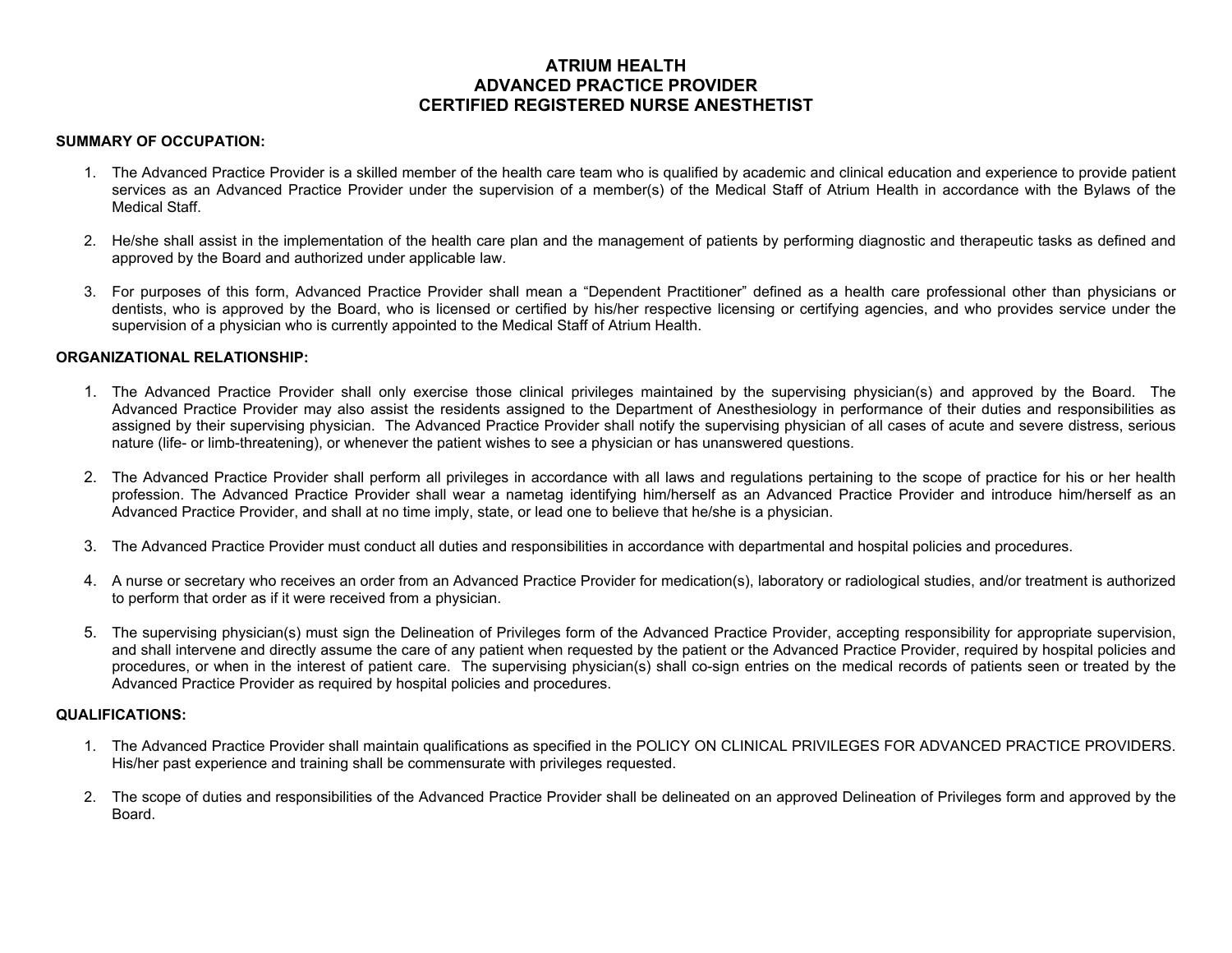Delineation of Privileges Form Advanced Practice Provider Certified Registered Nurse Anesthetist Page 2

## **QUALIFICATION – continued:**

- 3. The Supervising Physician shall delegate only tasks and procedures to his or her Advanced Practice Provider which are within or contemplated by the clinical privileges granted to the Supervising Physician by the Medical Executive Committee and the Board of Commissioners and which the Advanced Practice Provider has been approved to perform. It is understood that the supervision of an Advanced Practice Provider shall never be transferred to a physician who is not currently a fully appointed member of Atrium Health Medical Staff.
- 4. If the Medical Staff appointment or Clinical Privileges of the Sponsoring Physician are resigned, revoked or terminated, the Advanced Practice Provider's permission to practice shall automatically terminate and his or her clinical privileges shall be automatically relinquished.

# **SUPERVISION:**

Except where the Delineation of Privileges form provides for Personal Supervision or Proximate Supervision, General Supervision (as defined below) will be required for all tasks and procedures performed by the Advanced Practice Provider.

- 1. "General Supervision" shall mean the procedure is furnished under the supervising physician's overall direction and control, but the physician is not required to be present during the procedure. General Supervision requires the performance of tasks and procedures in a manner that is consistent with state law, the applicable standard of care, Medical Staff Bylaws and hospital policies and procedures, but does not require Personal Supervision or Proximate Supervision, as those terms are defined below.
- 2. "Proximate Supervision" shall mean the physical presence of a sponsoring/supervising physician in the hospital, in close proximity and immediately available to furnish assistance and direction to the Advanced Practice Provider as needed.
- 3. "Personal Supervision" shall mean the physical presence of a sponsoring/supervising physician in the room with the Advanced Practice Provider during the performance of a procedure.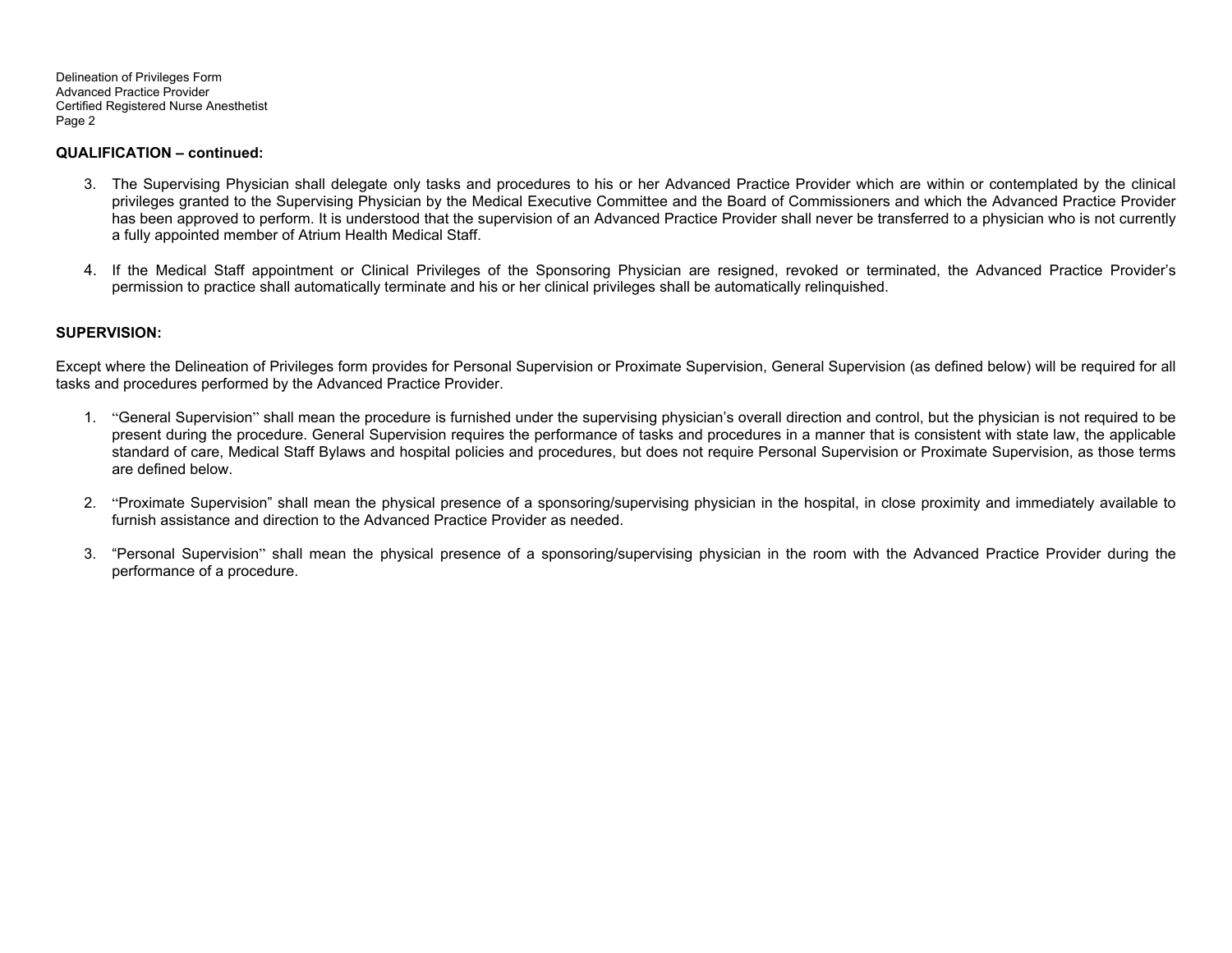# **DELINEATION OF PRIVILEGES FORM ADVANCED PRACTICE PROVIDER CERTIFIED REGISTERED NURSE ANESTHETIST**

#### \_\_\_\_\_\_\_\_\_\_\_\_\_\_\_\_\_\_\_\_\_\_\_\_\_\_\_\_\_\_\_\_\_\_\_\_\_\_\_\_\_ Print Name

 **Initial appointment Reappointment Updated DOP/Sponsoring Physician Change** 

**NOTE 1: "CORE" privileges cannot be amended or altered in any way.** 

NOTE 2: Advanced Practice Providers must apply for "CORE" privileges in order to be eligible for special procedure clinical privileges at any facility within Atrium Health.

NOTE 3: Please note that the exercise of certain privileges enumerated herein is necessarily limited by the operational and resource constraints of the facility. All procedures must be **performed within a clinical setting with the capabilities and organizational structure required to provide appropriate support.**

**NOTE 4: Please note that the privileges enumerated herein may be further limited by the supervising anesthesiologist(s) and/or the Chief of Anesthesiology as applicable.**

| <b>CMC</b> | <b>Pineville</b> | University<br>City | <b>CR</b> | Lincoln | Cabarrus | <b>Union</b> | <b>Stanly</b> | <b>Cleveland</b> | <b>CERTIFIED REGISTERED NURSE ANESTHETIST</b><br><b>CORE CLINICAL PRIVILEGES</b> |  |
|------------|------------------|--------------------|-----------|---------|----------|--------------|---------------|------------------|----------------------------------------------------------------------------------|--|
|            |                  |                    | N/A       |         |          |              |               |                  | CAPP-CRNA-1                                                                      |  |

Administration of specific types of anesthesia for assigned cases for patients within the age group of patients seen by the sponsoring physician(s) and/or under the personal supervision by the Anesthesiologist.

The Preanesthesia evaluation and preparation; performing and documenting a preanesthetic assessment and evaluation of the patient may be done under general supervision. Insertion of peripheral intravenous (IV) lines and selecting, obtaining, ordering, or administering preanesthetic medications and all fluids may also be done under the general supervision of the Anesthesiologist. The Advanced Practice Provider may not admit patients to the hospital but may initiate/place orders on behalf of the supervising physician.

The Advanced Practice Provider may not admit patients to the hospital but may initiate/place orders on behalf of the supervising physician.

The Advanced Practice Provider may, in consultation with the supervising physician, perform the following duties:

### **PERSONAL SUPERVISION**

May insert central venous catheters and initiate planned anesthetic techniques which may include general, regional, neuraxial and initiation of continuous lumbar labor epidurals.

# **PROXIMATE SUPERVISION**

May initiate local anesthesia, intravenous moderate or deep sedation, and monitored anesthesia care (MAC); may select, obtain and administer anesthetic drugs and fluids necessary to manage the anesthetic; maintain the patient's physiologic homeostasis and correct abnormal responses to the anesthesia or surgery; selecting, applying appropriate noninvasive monitoring modalities for continuous evaluation of the patient's physical status; monitoring invasive hemodynamic modalities; administer emergency/ancillary drugs and fluids to maintain physiological homeostasis and prevent or treat emergencies during the perianesthesia period; perform airway management techniques; managing a patient's airway and pulmonary status; manage the gradual return of consciousness after discontinuing administration of anesthetic and adjuvant agents at the end of the procedure including extubation, if applicable.

## **GENERAL SUPERVISION**

Manage (only) continuous lumbar labor epidurals and may respond to emergency situations, including during the post-anesthesia period, by providing airway management using current practice modalities including direct and indirect laryngoscopy; nasal tracheal intubation; oral endotracheal intubation laryngeal mask airway; mask airway; administration of emergency fluids and drugs; initiate and administer respiratory support to ensure adequate ventilation; insertion and management of arterial lines and peripheral intravenous lines; and provide induction of anesthesia if a life threatening emergency exists.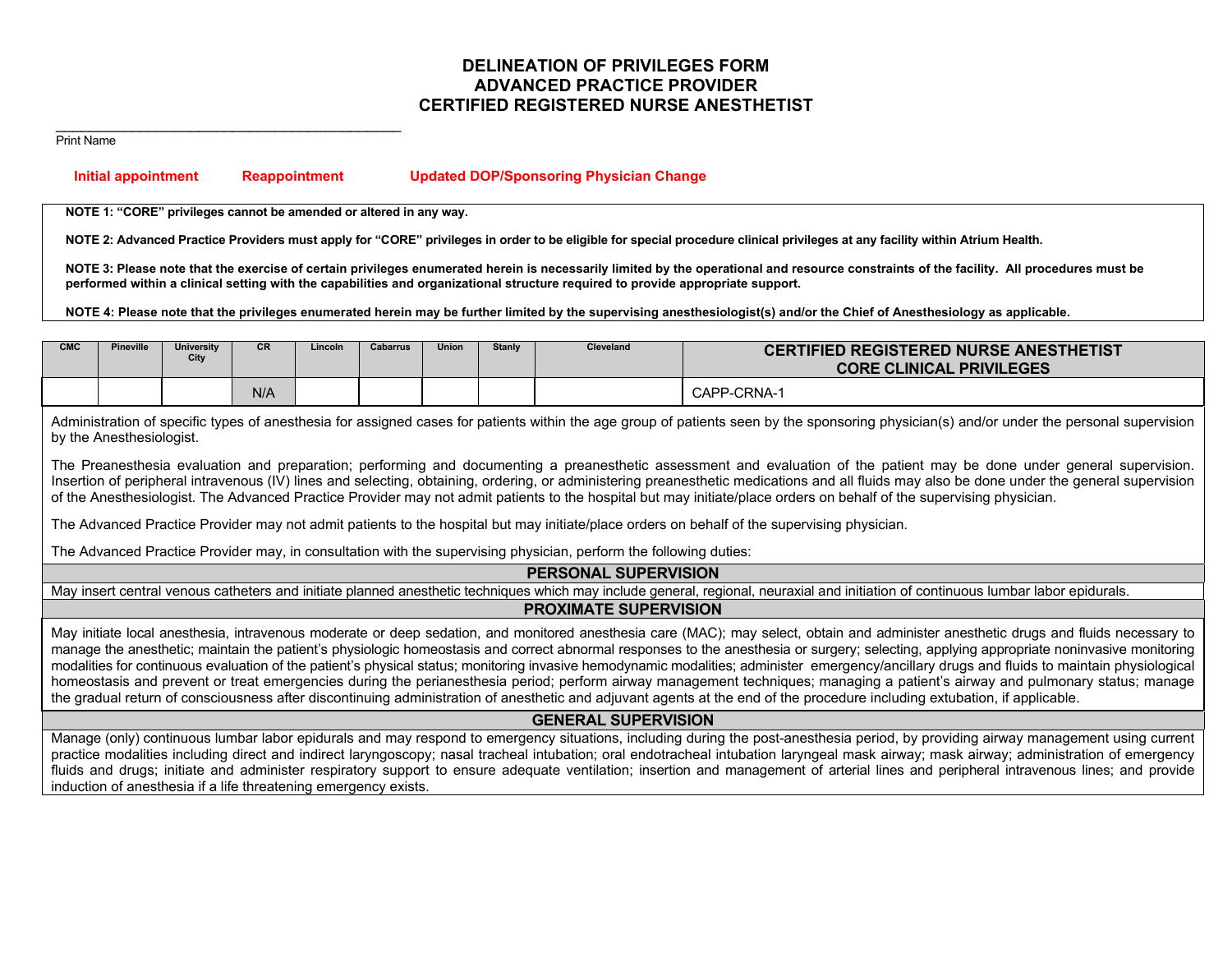| <b>CMC</b> | Pine. | Univ | <b>CR</b> | Lin. | <b>CAB</b> | Union | <b>Stanly</b> | <b>CLE</b> | CAPP-CRNA-1                           | <b>SPECIAL PROCEDURES</b>                                                                                    |                                             |                                                                    |          |
|------------|-------|------|-----------|------|------------|-------|---------------|------------|---------------------------------------|--------------------------------------------------------------------------------------------------------------|---------------------------------------------|--------------------------------------------------------------------|----------|
|            |       |      |           |      |            |       |               |            |                                       | Note: Initiating and management labor epidurals is otherwise a Core<br>privilege under personal supervision. |                                             |                                                                    |          |
|            |       |      |           |      |            |       |               |            | <b>GENERAL SUPERVISION REQUIRED</b>   |                                                                                                              | <b>Minimum</b><br><b>Number</b><br>Required | <b>Number</b><br>Performed<br><b>Within The</b><br>Past 2<br>Years | Location |
|            |       |      | N/A       |      |            |       |               |            | CAPP-CRNA-1(a)                        | Initiating and managing of<br>continuous lumbar labor<br>epidurals                                           | 60                                          |                                                                    |          |
|            |       |      |           |      |            |       |               |            | <b>PROXIMATE SUPERVISION REQUIRED</b> |                                                                                                              | <b>Minimum</b><br><b>Number</b><br>Required | <b>Number</b><br>Performed<br><b>Within The</b><br>Past 2<br>Years | Location |
|            |       |      | N/A       |      |            |       |               |            | CAPP-CRNA-1(b)                        | Initiating and managing of<br>continuous lumbar labor<br>epidurals                                           | 30                                          |                                                                    |          |

# **REQUIRED PREVIOUS EXPERIENCE:**

- 1. Applicants must present evidence of appropriate training; **AND**
- 2. Demonstrated current competence and evidence of performance within the past two (2) years of the "minimum number required" for each privilege requested.

# **Maintenance Criteria for Continued Special Privileges (CAPP-CRNA-1(a)):**

The Practitioner must submit a minimum of thirty (30) cases over the past two (2) years based on acceptable results of ongoing professional practice evaluation and outcomes to reapply for current special privileges. This will be reviewed at the time of reappointment. Practitioners who would like to continue to hold any special privileges but are unable to document the minimal number will be requested to voluntarily withdraw their request for such privileges and to complete the necessary proctoring forms.

# **Maintenance Criteria for Continued Special Privileges (CAPP-CRNA-1(b)):**

The Practitioner must submit a minimum of fifteen (15) cases over the past two (2) years based on acceptable results of ongoing professional practice evaluation and outcomes to reapply for current special privileges. This will be reviewed at the time of reappointment. Practitioners who would like to continue to hold any special privileges but are unable to document the minimal number will be requested to voluntarily withdraw their request for such privileges and to complete the necessary proctoring forms.